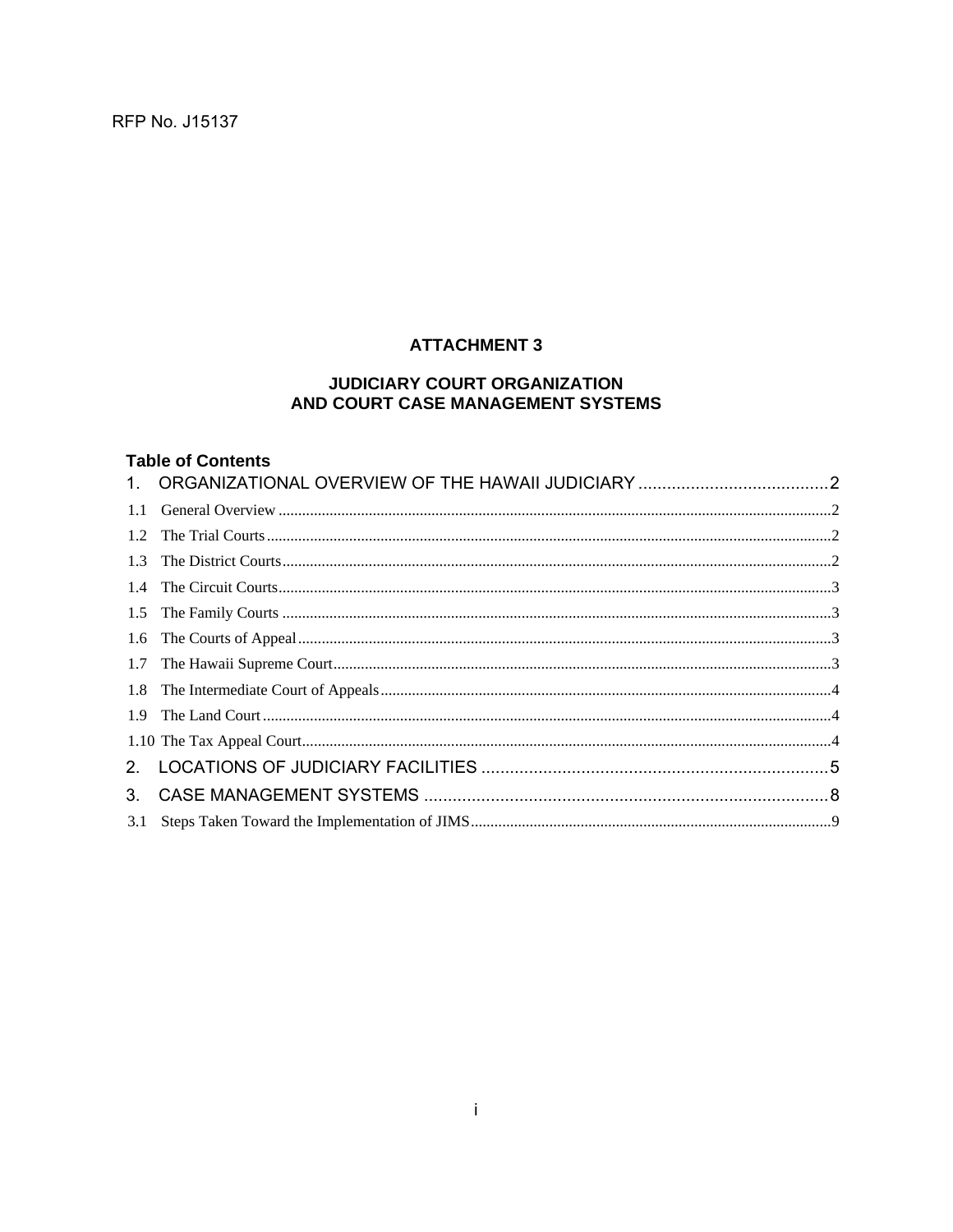#### **1. ORGANIZATIONAL OVERVIEW OF THE HAWAII JUDICIARY**

#### **1.1 General Overview**

The Judiciary is the third branch of the Hawaii State Government. Its mission is to administer justice in an impartial, efficient, accessible, and timely manner, in accordance with the law.

There are four levels of courts within the Judiciary: the Supreme Court, which is the court of last resort; the Intermediate Court of Appeals (ICA); the Circuit Court (general jurisdiction court); and the District Court (limited jurisdiction court). Unlike other states, all of Hawaii's courts are contained within an integrated system funded by one source -- the State Legislature. Rules governing court procedure are relatively uniform throughout the State.

A central administrative office, headed by an administrative director appointed by the Chief Justice with the approval of the Supreme Court, assists the Chief Justice in administering the operations of the Judiciary.

Annual caseloads for the various courts can be found on the Judiciary's website at http://www.courts.state.hi.us/news\_and\_reports/reports/annual\_report\_stat\_sup\_arc hive.html

#### **1.2 The Trial Courts**

There are two levels of trial courts in Hawaii: the district courts and the circuit courts. The family courts are divisions of the circuit courts of the State, as set forth in Hawaii Revised Statutes (HRS) §571-3; however, within the family court division, there are both district and circuit family judges. The State of Hawaii is divided into four judicial circuits that correspond approximately to the geographical areas served by the four counties of Hawaii. A description of the geographic boundaries of the four judicial circuits, as well the locations of courthouses and other programs is shown in Section 2.2.

#### **1.3 The District Courts**

time judges. District courts have exclusive jurisdiction over traffic infractions; summary possession or ejectment proceedings (landlord-tenant), regardless of the amount of the claim; and non-jury civil cases where the relief sought is under \$10,000. The district courts also have jurisdiction over civil cases where the debt, amount, damages, or value of the property claimed does not exceed \$20,000, or where the remedy sought is specific performance valued under \$20,000; criminal offenses punishable by fine or imprisonment not exceeding one year; cases arising from violations of a county ordinance; and petitions for restraining orders for relief from and for injunctions against harassment. There are 22 full-time district court judges and 506.5 full time equivalents (FTE) district court staff statewide. Of this number, the first circuit has 14 full time and 17 part time (per diem) judges. The second and third circuits have three (3) full-time judges each and the fifth circuit has two (2) full

There are no jury trials in the district courts. Traffic violation cases constitute the bulk of the filings in district court, with civil, criminal and other violations having significantly less volume.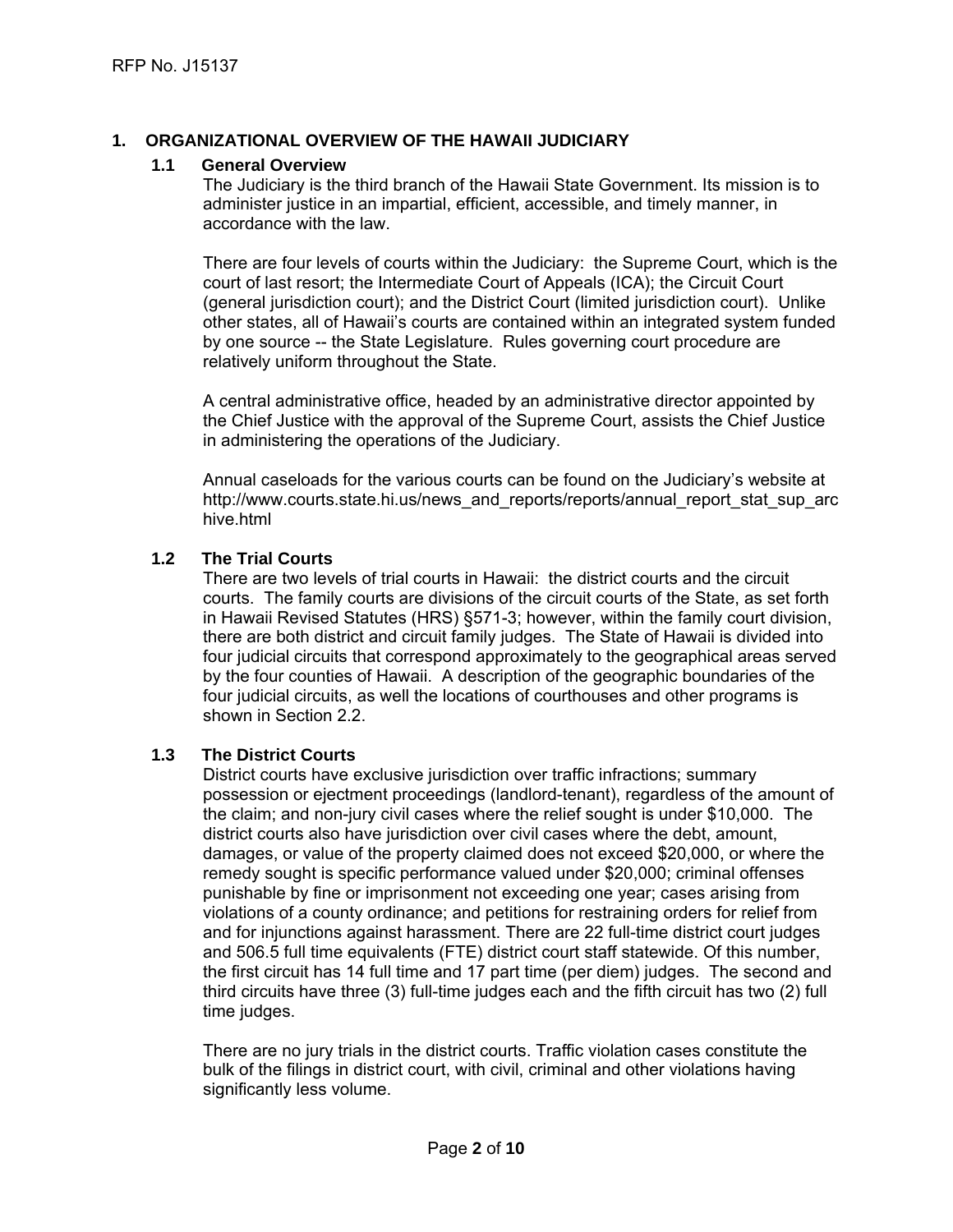#### **1.4 The Circuit Courts**

All jury trials are held in the circuit courts, which have general jurisdiction over civil and criminal cases. The circuit courts have exclusive jurisdiction over probate, guardianship, and criminal felony cases, as well as civil cases where the contested amount exceeds \$20,000. Circuit courts share concurrent jurisdiction with the district courts over civil non-jury cases where the debt, amount, damages, or value of the property claimed involves amounts between \$5,000 and \$20,000. The circuit courts also have jurisdiction over mechanics' lien cases, misdemeanor violations that are transferred from the district courts for jury trials, and actions in the nature of habeas corpus, prohibition, mandamus, quo warranto, and writs directed to courts of inferior jurisdiction, corporations, or individuals. There are 31 circuit court judges and 467.5 FTE circuit court staff statewide. Of this count, the first circuit has 23 full time judges, second and third circuits each have 3 full time judges and fifth circuit has 2 judges.

Of the cases heard by Circuit Court approximately 45% are civil cases, 35% are criminal cases, and 25% are other case types.

#### **1.5 The Family Courts**

The family courts were established as divisions of the circuit court to resolve cases involving families and children. Family courts have exclusive original jurisdiction in all proceedings involving juveniles, such as delinquency, waiver to adult court, status offenses, abuse and neglect (including educational neglect), termination or divestiture of parental rights, adoption, guardianships, and detention.

The family courts also hear more traditional domestic relations cases, including divorce, non-support, paternity, uniform child custody jurisdiction matters, and miscellaneous custody matters. In addition, the family courts hear cases alleging abuse of a family or household member, felony charges related to parent/child offenses, and adult abuse, as well as civil commitment and adult guardianship cases. There are 14 family court judges, and 405 FTE family court staff. Of this count, the first circuit has 9 full time and 12 part time judges, the second circuit has 2 full-time judges, the third circuit has 3 full-time judges and the fifth circuit has no full-time family court judges. In the First Circuit, 3 circuit court judges are assigned to the family court on a rotation basis.

#### **1.6 The Courts of Appeal**

The Judiciary has two levels of appellate courts, the Hawaii Intermediate Court of Appeals and the Hawaii Supreme Court. The Office of the Clerk of the Hawaii Supreme Court is the custodian of the records for both the Hawaii Intermediate Court of Appeals and the Hawaii Supreme Court. All documents intended for cases in the ICA or the Supreme Court must be electronically filed, if submitted by attorneys. Self-represented parties may file documents electronically or may submit documents to the Office of the Clerk.

#### **1.7 The Hawaii Supreme Court**

The Hawaii Supreme Court is composed of 5 justices who sit en banc. The Hawaii Supreme Court reviews appeals (1) on applications for transfer from the ICA (while the appeal is pending) or (2) on applications for writs of certiorari (after the ICA judgment on appeal). The Hawaii Supreme Court has original jurisdiction to hear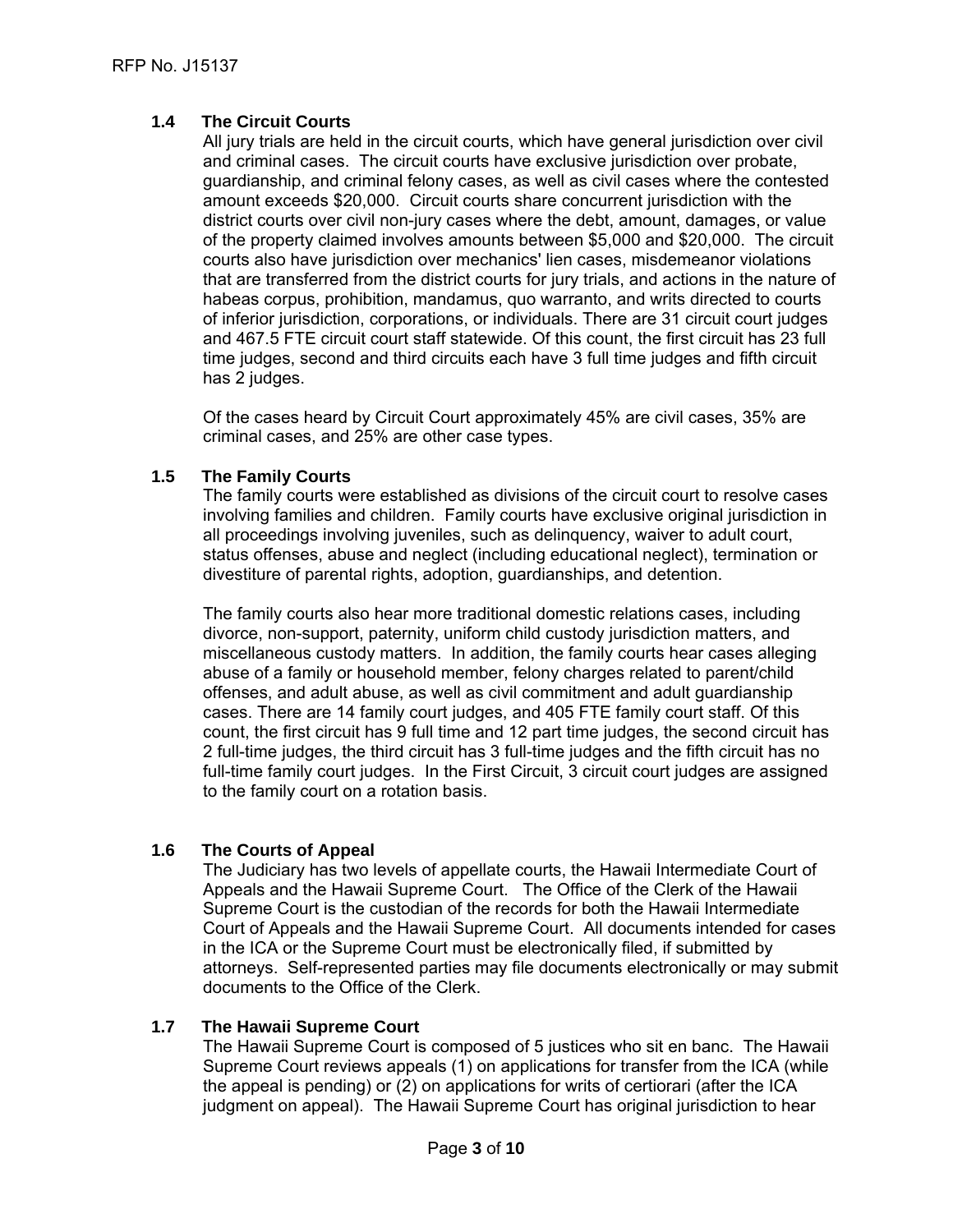original petitions, including petitions for writs of mandamus, prohibition, and habeas corpus. In addition, the Hawaii Supreme Court hears and determines election contest complaints, reserved questions from Hawaii trial courts, certified questions from federal courts, applications for admission to the bar, attorney discipline cases, and judicial discipline cases. The Hawaii Supreme Court makes rules of procedure governing all state courts. Justices who are recused, disqualified, or unavailable are temporarily replaced by ICA or Circuit judges.

#### **1.8 The Intermediate Court of Appeals**

The Hawaii Intermediate Court of Appeals consists of 6 judges who sit in randomly selected panels of 3 judges. The Hawaii Intermediate Court of Appeals hears (1) all direct appeals from trial courts and administrative agencies and (2) cases submitted upon agreed statements of fact. Judges who are recused, disqualified, or unavailable are temporarily replaced by circuit judges.

#### **1.9 The Land Court**

The Land Court is a statewide court of record located in Honolulu. It administers the Torrens System of land registration throughout the State of Hawaii and has exclusive original jurisdiction over all applications for the registration of title to land and easements or rights in land held and possessed in fee simple within the State. It has the power to decide questions that arise upon the filing of such applications. Land Court matters are handled by a circuit judge of the First Circuit. Appeals from final decrees of the Land Court may be filed with the Supreme Court clerk's office.

#### **1.10 The Tax Appeal Court**

The Tax Appeal Court is a statewide court of record with jurisdiction to decide appeals involving assessments of property, excise, liquor, income, insurance, and other taxes. A circuit judge of the First Circuit handles all matters of the Tax Appeal Court. The clerk of the Land Court is the ex-officio clerk of the Tax Appeal Court.

Proceedings before the Tax Appeal Court are de novo and are decided without intervention of a jury. The Tax Appeal Court has the power and authority to decide all questions of fact and law, including constitutional questions, involved in a tax appeal.

Appeals from the Tax Appeal Court may be taken to the Supreme Court, which may permit the introduction of additional evidence material to the dispute.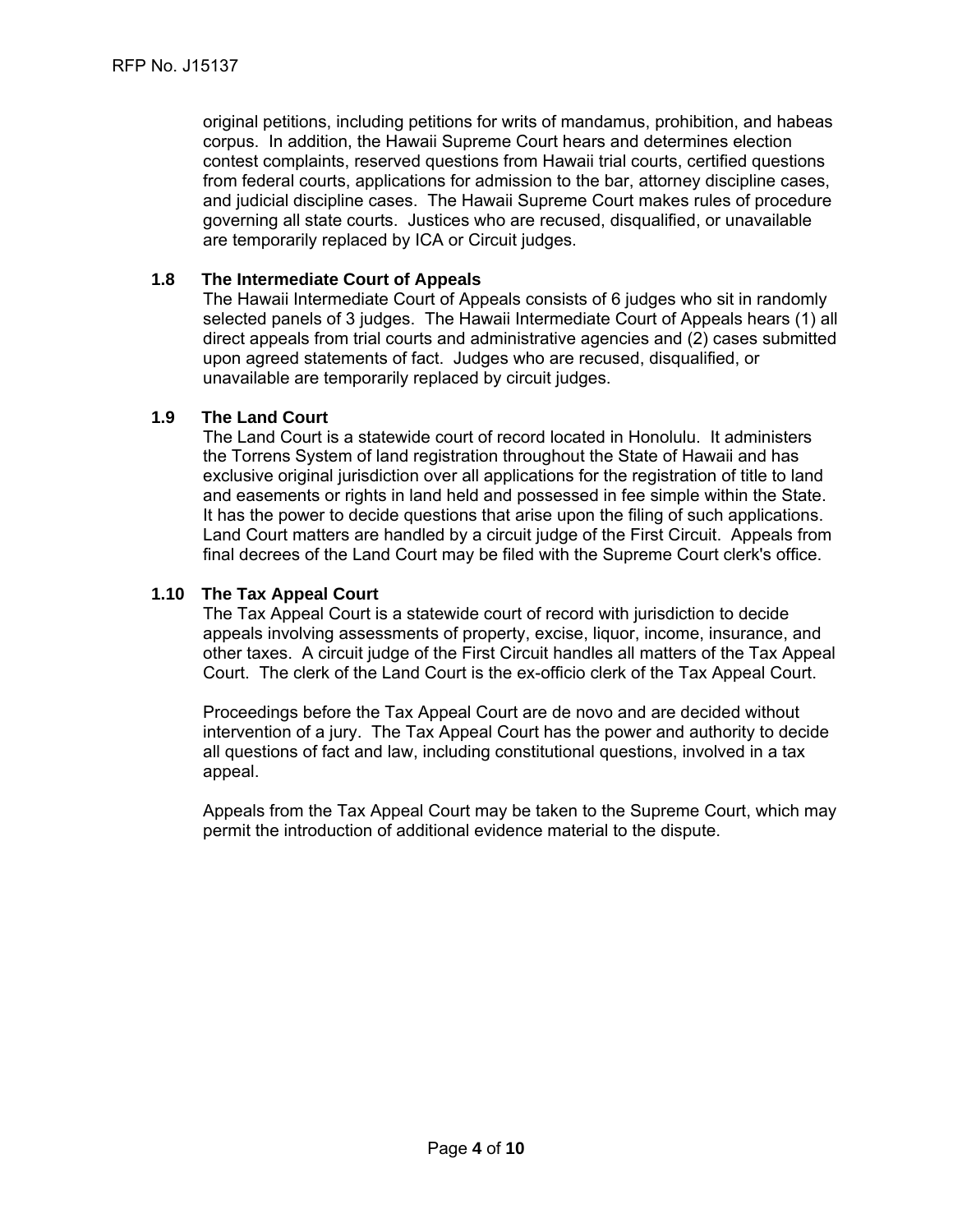**2. LOCATIONS OF JUDICIARY FACILITIES** 

# **State of Hawaii Judicial Circuits**

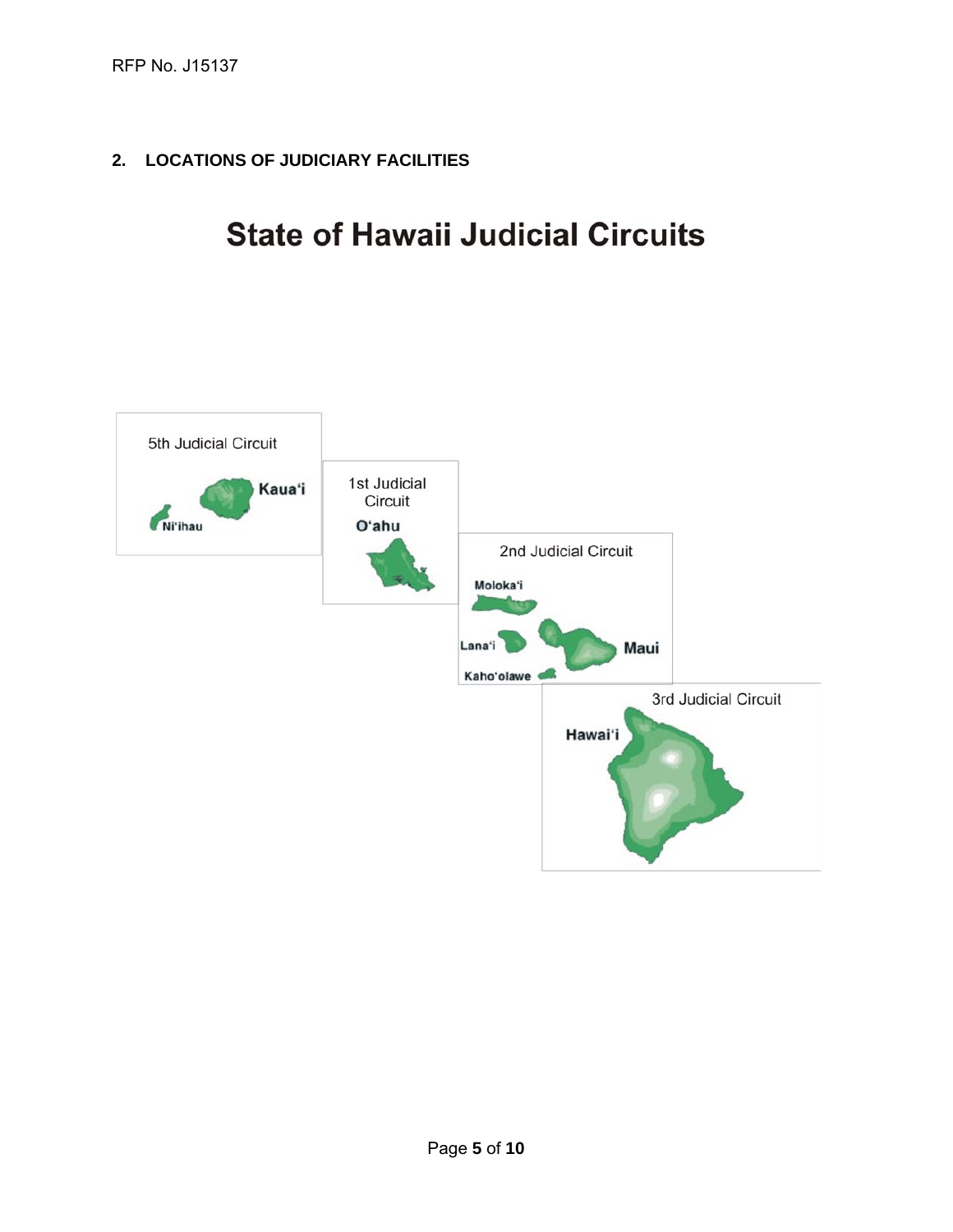The first Circuit encompasses the island of Oahu. Locations consist of the following:

| Aliiolani Hale                                                                                                  | 417 S. King St., Honolulu        | 2 story building.<br>Supreme Court, Administrative Director of<br>the Courts, Supreme Court Law Library,<br>Judiciary History Center, Supreme Court<br>Clerks Office, Budget Office, Program<br>Evaluation and Planning, Staff Attorney.                                                                                       |
|-----------------------------------------------------------------------------------------------------------------|----------------------------------|--------------------------------------------------------------------------------------------------------------------------------------------------------------------------------------------------------------------------------------------------------------------------------------------------------------------------------|
| Kapuaiwa Building                                                                                               | 426 Queen St., Honolulu          | 2 story building with basement.<br>ICA, Land Court, Internal Audit Office,<br>Human Resources, Affirmative Action<br>Office, Office on Equality and Access to<br>the Courts and Volunteers in Public<br>Service to the Courts Program.                                                                                         |
| Kaahumanu Hale                                                                                                  | 777 Punchbowl St.,<br>Honolulu   | 4 story building.<br>Circuit court, Adult Probation, Small Estate<br>and Guardianship, Circuit Court Reporters,<br>CAAP and Jury Pool.                                                                                                                                                                                         |
| Kauikeaouli Hale                                                                                                | 1111 Alakea St., Honolulu        | 11 story building.<br>1 <sup>st</sup> Circuit District Court programs:<br><b>Traffic Violations Bureau, Judicial</b><br>Services, Civil Division, DC Probation.<br><b>Community Service Sentencing Branch</b><br><b>Administration Programs:</b><br>Fiscal and Support Services, ITCD,<br><b>Administration Fiscal Office.</b> |
| Ronald T.Y. Moon<br><b>Judiciary Complex</b><br>and Hale Hoomalu<br>Juvenile and<br><b>Detention Facilities</b> | 4675 Kapolei Parkway,<br>Kapolei | 4 story building.<br>Family Courts, Waianae division of the 1 <sup>st</sup><br><b>Circuit District Court.</b>                                                                                                                                                                                                                  |
| <b>Ewa District Court</b>                                                                                       | 870 Fourth St., Pearl City       | 1 story building.<br>Ewa Division of the 1 <sup>st</sup> Circuit District<br>Court.                                                                                                                                                                                                                                            |
| Abner Paki Hale                                                                                                 | 45-939 Pookela St,<br>Kaneohe    | Kaneohe division of the 1 <sup>st</sup> Circuit District<br>Court.                                                                                                                                                                                                                                                             |
| <b>Wahiawa District</b><br>Court                                                                                | 1034 Kilani Ave, Wahiawa         | 1 story, rented space.<br>Wahiawa division of the 1 <sup>st</sup> Circuit District<br>Court. Future location to be in the<br>Wahiawa Civic Center.                                                                                                                                                                             |
| Home Maluhia                                                                                                    | 902 Alder St., Honolulu          | Detention home for juveniles.                                                                                                                                                                                                                                                                                                  |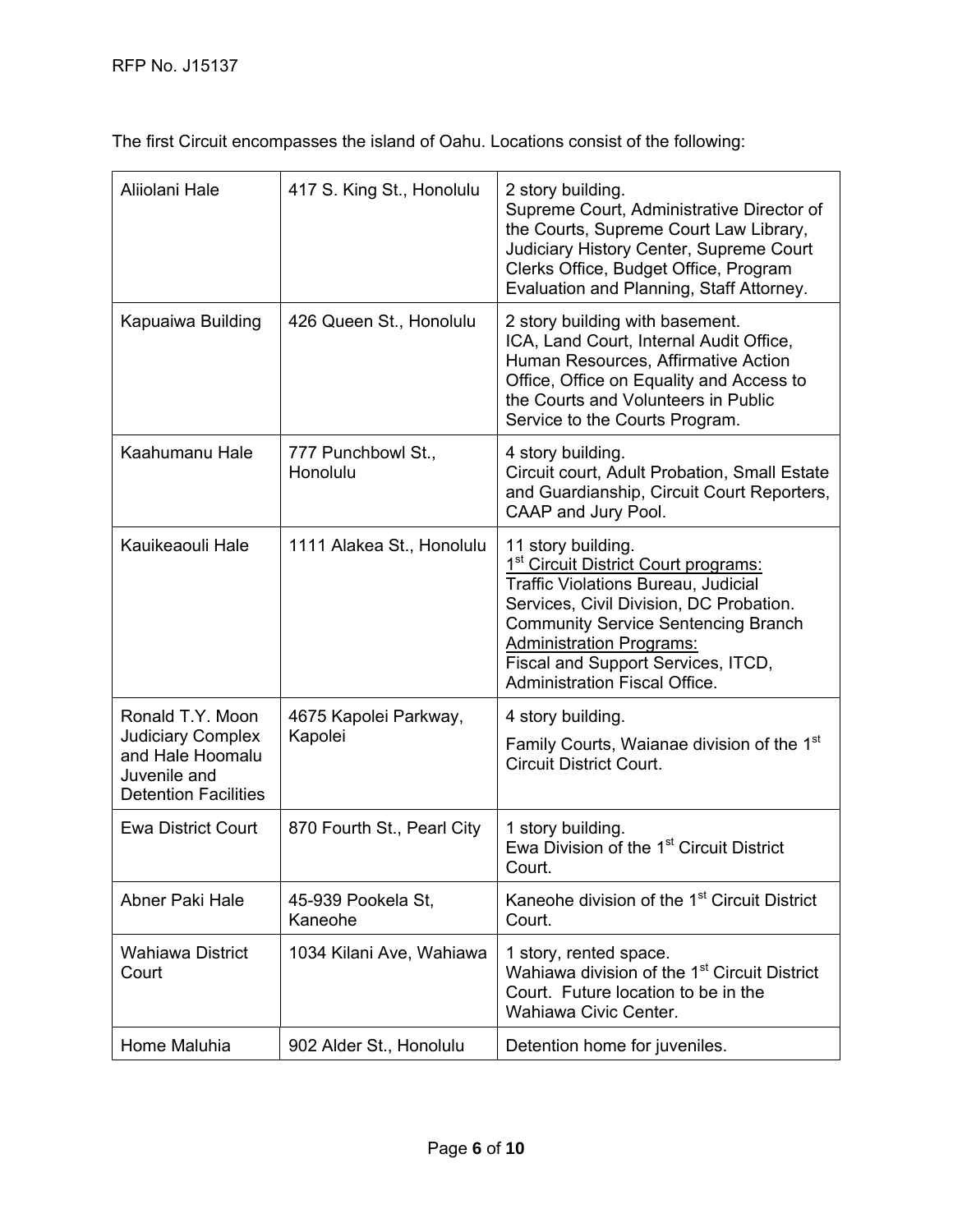| Office of the Public<br>Guardian and<br><b>Family Drug Court</b>                      | 345 Queen St., Third and<br>Eighth Floors, Honolulu    | Rented space. OPG on eighth floor; FDC<br>on third floor. (anticipated move) |  |  |
|---------------------------------------------------------------------------------------|--------------------------------------------------------|------------------------------------------------------------------------------|--|--|
| Children's Justice<br>Center                                                          | 3019 Pali Highway,<br>Honolulu                         | Rented space.                                                                |  |  |
| Drivers' Education                                                                    | Pacific Tower, Suite 555,<br>1001 Bishop St., Honolulu | Rented space.<br>Driver Education Division of the District<br>Court.         |  |  |
| Adminstrative<br>Drivers' License<br><b>Revocation Office</b>                         | 2875 South King St.,<br>Honolulu                       | Rented space.                                                                |  |  |
| <b>Records</b><br>Management                                                          | 1624 Hart St. Honolulu                                 | Rented space.                                                                |  |  |
| Kapolei Admin Bldg                                                                    | Anticipated addition                                   |                                                                              |  |  |
| Wahiawa District<br>Court                                                             | Anticipated addition                                   |                                                                              |  |  |
| The Second Circuit encompasses the islands of Maui, Molokai and Lanai. Locations are: |                                                        |                                                                              |  |  |

| Hoapili Hale                            | 2145 Main St., Wailuku                    | Circuit, Family and District Courts.                                                                              |
|-----------------------------------------|-------------------------------------------|-------------------------------------------------------------------------------------------------------------------|
| <b>Drivers Education</b>                | 2050 Main St., Wailuku                    | Drivers Education. Rented space                                                                                   |
| Children's Justice<br>Center            | 1773 Wili Pa Loop,<br>Wailuku             | Rented space.                                                                                                     |
| District Court - Hana                   | Hana Cultural Center                      | Hana division of the 2 <sup>nd</sup> Circuit district<br>court. Not on nor planned to be on<br>Judiciary network. |
| Lahaina District<br>Court               | 1870 Honoapi'ilani Hwy,<br>Lahaina        | Lahaina division of the 2 <sup>nd</sup> Circuit district<br>court                                                 |
| Lanai District Court                    | 730 Lanai Ave., Suite<br>131., Lanai      | Houses sessions of the Lanai Division of<br>the second circuit district court.                                    |
| Molokai District<br>Court               | DAGS Bldg, Kaunakakai                     | Molokai division of the district court.                                                                           |
| Molokai Adult Client<br><b>Services</b> | 50 Ala Malama Ave.,<br>Molokai            | Molokai Adult Probation Office. Rented<br>space.                                                                  |
| Maui Drug Court                         | 2200 Main Street,<br>Wailuku              | Rented space.                                                                                                     |
| <b>Adult Client Services</b>            | 140 Hoohana Street,<br>suite 103, Kahului | Rented space                                                                                                      |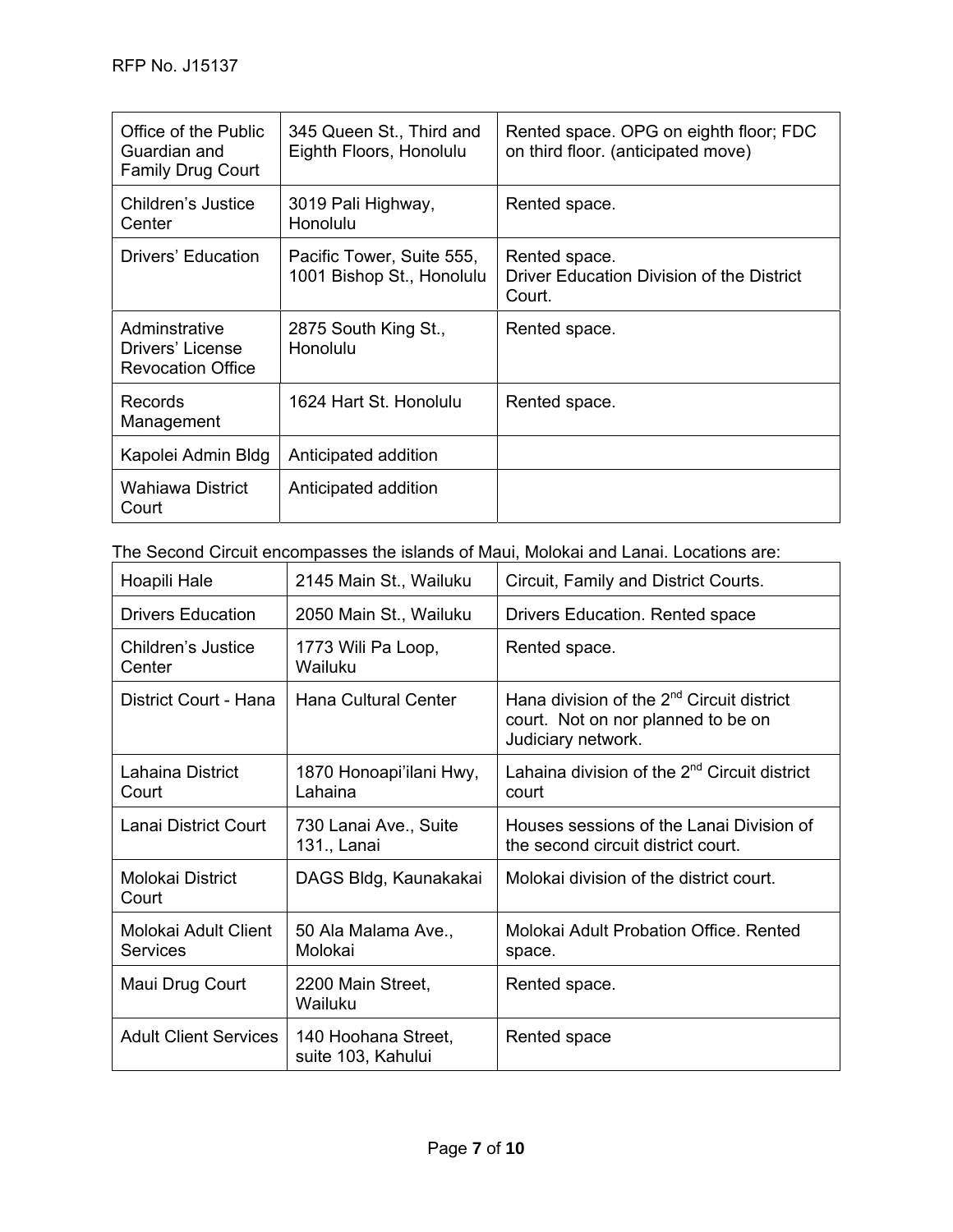| <b>Hale Kaulike</b>                                                | 777 Kilauea St., Hilo                                                   | Circuit and District Courts.                                               |  |  |
|--------------------------------------------------------------------|-------------------------------------------------------------------------|----------------------------------------------------------------------------|--|--|
| Keakealani Building                                                | 79-1020 Haukapila St.,<br>Kealakekua                                    | Circuit and District Courts,<br><b>Driver Education Program</b><br>(Kona). |  |  |
| Kona Family Court                                                  | 77-6399 Nalani St.,<br>Suite A, Kailua-Kona, HI<br>96740                | <b>Rented Space</b>                                                        |  |  |
| Kona Drivers' Education                                            | 81-980 Halekii St., Kona                                                | Rented space.                                                              |  |  |
| Kona Drug Court                                                    | 81-940 Halekii St., Kona                                                | Rented space.                                                              |  |  |
| <b>Waimea Family Court</b>                                         | 65-1230 Mamalahoa Hwy.,<br>Naalehu                                      | Family Court (Waimea).                                                     |  |  |
| S. Kohala District Court                                           | <b>Waimea Civic Center</b><br>67-5187 Kamamalu St.<br>Kamuela, HI 96743 | 3rt Circuit District Court<br>(South Kohala)                               |  |  |
| Children's Justice Center                                          | 1290 Kinoole St., Hilo, Hi<br>96720                                     | Children's Justice Center<br>(Hilo).                                       |  |  |
| Children's Justice Center                                          | 77-6403 Nalani St., Kailua-<br>Kona, HI 96740                           | Children's Justice Center<br>(Kailua-Kona).                                |  |  |
| <b>Anticipated Changes</b>                                         |                                                                         |                                                                            |  |  |
| New Kona Judiciary Complex<br>Site selected - Keahuolū, North Kona |                                                                         |                                                                            |  |  |

The Third Circuit encompasses the island of Hawaii. Locations are:

The Fifth Circuit encompasses the islands of Kauai and Niihau. Locations are:

| Puuhonua Kaulike                 | 3970 Kaana St., Lihue | Circuit, family and district<br>courts. |
|----------------------------------|-----------------------|-----------------------------------------|
| <b>Children's Justice Center</b> | 4473 Pahee St., Lihue | Children's Justice Center.              |

## **3. CASE MANAGEMENT SYSTEMS**

In the past, the Judiciary implemented a number of computer systems in an effort to leverage technology and make its operations more efficient. However, the development related to these systems was often fragmented that is, each court (i.e., circuit, district, or family) or Judiciary program was viewed as a separate entity and allowed to create systems based on local requirements. As a result, separate case and court management systems were original designed and implemented.

Although the computer systems improved efficiency, the multiple disparate systems were less than optimal. Therefore in 1999 an effort was started to create a single integrated case management system called the Judiciary Information Management System or JIMS.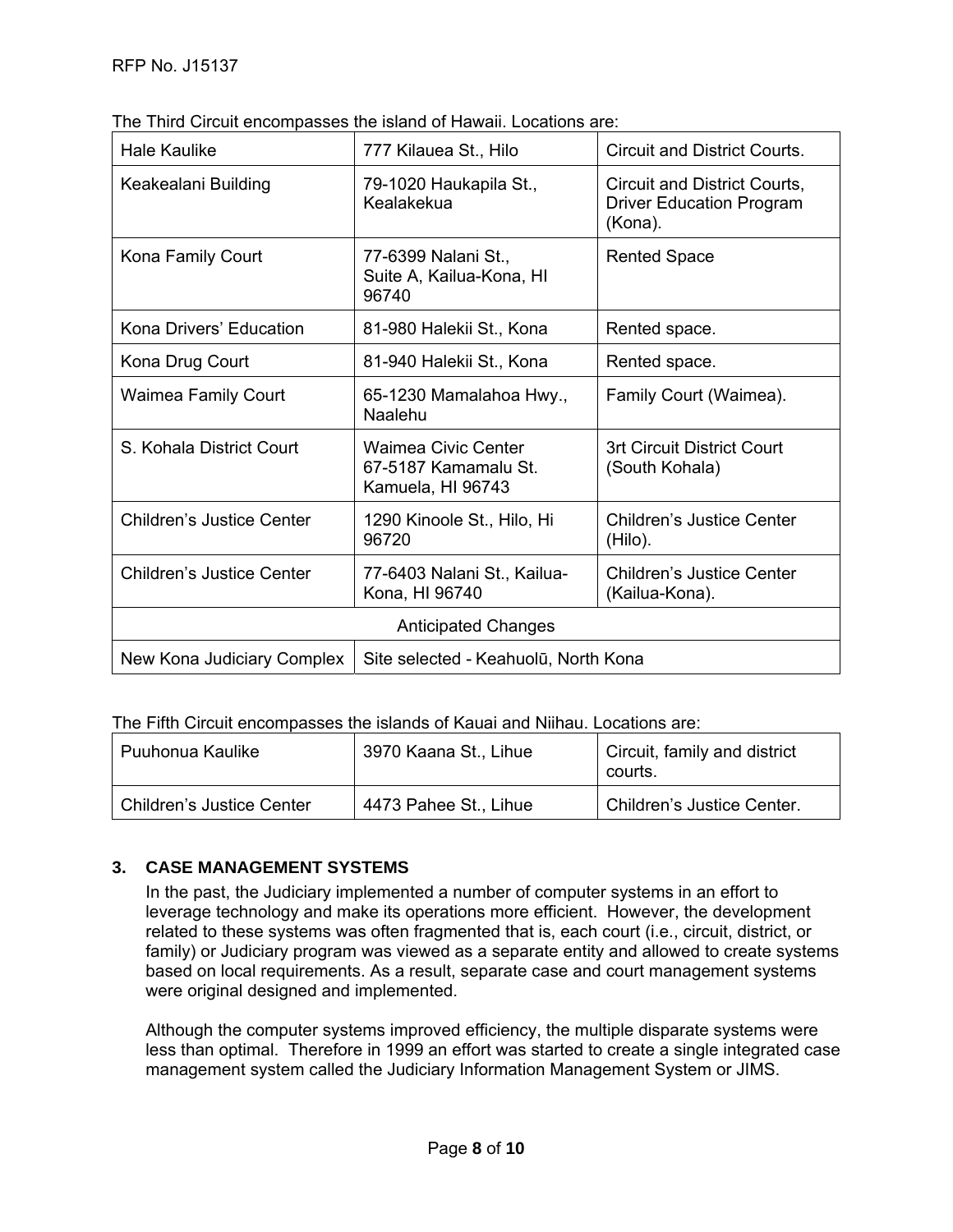- JIMS currently is used for Traffic cases, Appellate cases, District Court Criminal cases, and has a jury module. Currently an in-court processing module is being created for the district courts and is planned for implementation in January 2015. The next module planned for JIMS is Circuit Court Criminal, which will start with requirement gathering in January 2015. Part of that Circuit Court Criminal court effort will focus on HAJIS, the system currently used for Circuit Court.
- The Hawaii Judicial Information System (HAJIS) runs on the Judiciary's IBM z9 computer and provides statewide civil and criminal case management information for the circuit and family courts. The largest volume of records is in the First Circuit.
- The Juvenile Statewide Information System (JUSTIS) runs on an IBM iSeries Server (AS/400) and is used for Juvenile cases.
- The Trust Accounting System runs on an IBM Pseries (RS/6000) minicomputer is used by the circuit and district courts to account for monies received by the courts for filing fees , fines, bail forfeitures, etc., as well as to manage trust accounts handled by the district and circuit courts.

#### **3.1 Steps Taken Toward the Implementation of JIMS**

In 2003, a contract was awarded for the implementation of JIMS (Judiciary Information Management System). JIMS is targeted to be an electronic, integrated case management system for all of the Hawaii Judiciary case types. The original solution was a commercial off-the-shelf system called Court Contexte. Court Contexte continues to be the JIMS foundation today, though it has been extensively modified. To date, traffic, appellate and district court cases have been migrated into JIMS and the jury component has also been implemented.

In November 2003, work began on the first module of JIMS, traffic cases. The Traffic portion of JIMS went live in November 2005. The implementation of the Traffic module of JIMS makes traffic records available to the public on-line and provides for the payment of traffic citation via the Internet or telephone. Electronic document management capabilities are part of the features of JIMS.

In 2007, the Jury subsystem of JIMS went live.

In 2007, the original contract with the Court Contexte vendor was terminated by mutual agreement. The decision was made to continue with the Court Contexte system as the base, but modify it to fit the needs of the Hawaii Judiciary. An RFP for the customization of the Court Contexte system was issued and a contract awarded to WireVibe, LLC in ???. That RFP reached the end of its life and a new RFP issued to iGate. An RFP for system administration and database administration was also issued and awarded to Commercial Data Systems, Inc (CDS) in ?? The system administration and database administration RFP was reissued in 2008 and subsequently awarded to Veracity Solutions, Inc.. The system administration and database administration RFP expires in January 2014 and is the subject of this RFP.